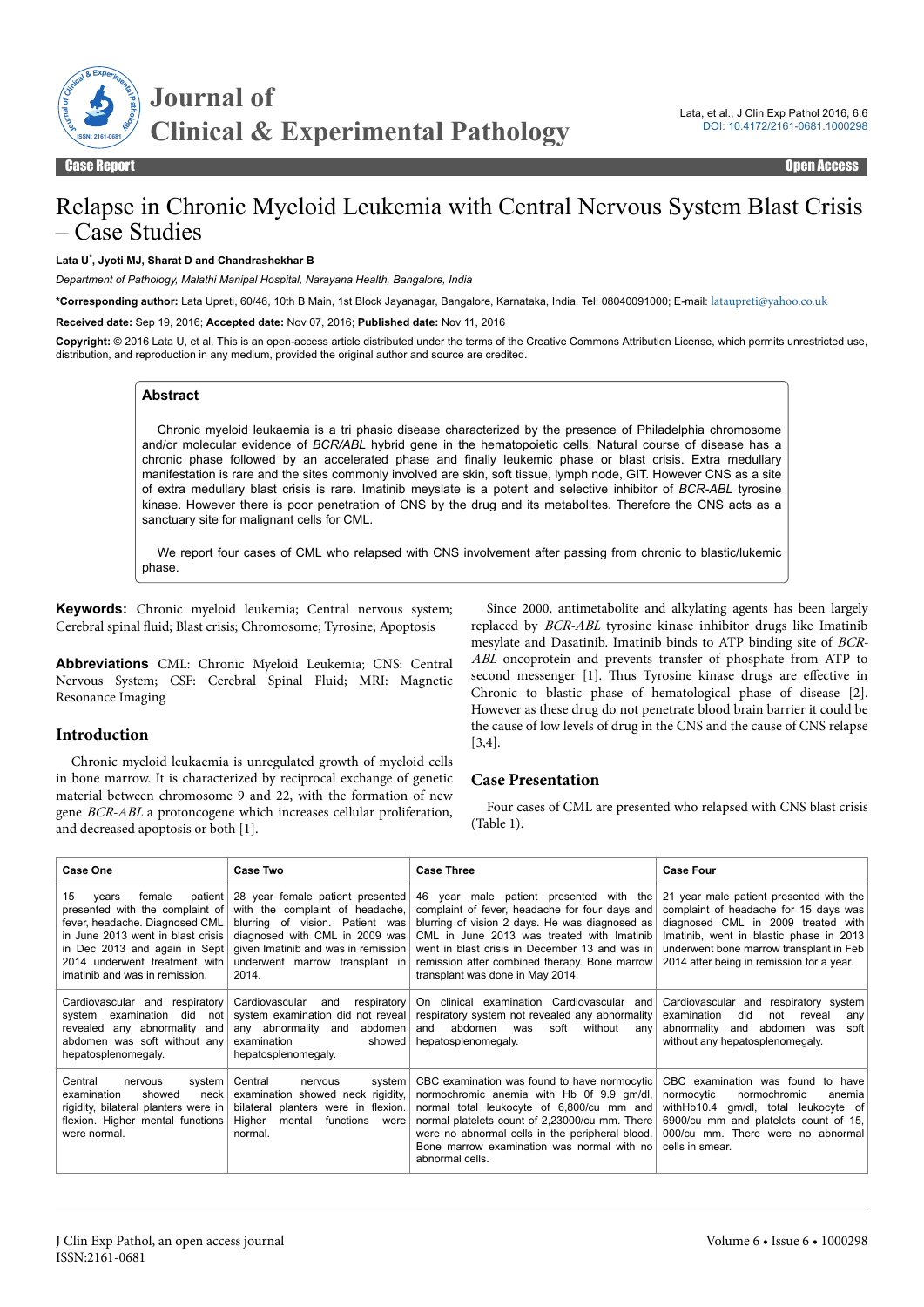**Citation:** Lata U, Jyoti MJ, Sharat D, Chandrashekhar B (2016) Relapse in Chronic Myeloid Leukemia with Central Nervous System Blast Crisis – Case Studies. J Clin Exp Pathol 6: 298. doi:10.4172/2161-0681.1000298

## Page 2 of 3

| Lumber puncture was done to<br>examine CSF, which showed a<br>clear fluid with negative bacterial<br>culture. Total cell count of fluid<br>was high 2,900 cells/cu mm and<br>showed presence of atypical<br>cells $(15%)$ with high nuclear $-$<br>cytoplasmic<br>ratio,<br>irregular<br>nuclear contours and prominent<br>nucleoli. (Figures 1 and 2). | Lumber puncture was done to<br>examine CSF, which showed a<br>clear fluid with negative bacterial<br>and AFB culture. Total cell count of<br>fluid was 400 cells /cu mm and<br>showed presence of plenty of<br>atypical cells with high nuclear -<br>cytoplasmic ratio and prominent<br>nucleoli (Figures 1 and 2). The<br>protein content of fluid was 106.3<br>mg/dl with sugar 27 mg/dl and<br>normal chloride level 119 meg/l. | Lumber puncture was done to examine CSF,<br>which showed a clear fluid with negative<br>bacterial culture. Total cell count of fluid was 384<br>cells /cu mm high and showed presence of<br>cells (40%) with high nuclear-<br>atypical<br>cytoplasmic ratio and prominent nucleoli (Figure<br>2). The protein content of fluid was 52.1 mg/dl<br>with sugar 37 gm/dl and normal chloride level<br>118 meg/l. |                                                                                                                | Lumber puncture was done to examine<br>CSF, which showed a clear fluid with<br>negative bacterial culture. Total cell count<br>of fluid was high 700/cu mm and showed<br>presence of atypical cells (47%) with high<br>nuclear-cytoplasmic ratio and prominent<br>nucleoli and many mitotic figures (Figures<br>1 and 2). The protein content of fluid was<br>43 mg/dl with level of sugar 33 mg/dl and<br>normal chloride level 127 meg/l. |  |  |
|---------------------------------------------------------------------------------------------------------------------------------------------------------------------------------------------------------------------------------------------------------------------------------------------------------------------------------------------------------|------------------------------------------------------------------------------------------------------------------------------------------------------------------------------------------------------------------------------------------------------------------------------------------------------------------------------------------------------------------------------------------------------------------------------------|--------------------------------------------------------------------------------------------------------------------------------------------------------------------------------------------------------------------------------------------------------------------------------------------------------------------------------------------------------------------------------------------------------------|----------------------------------------------------------------------------------------------------------------|---------------------------------------------------------------------------------------------------------------------------------------------------------------------------------------------------------------------------------------------------------------------------------------------------------------------------------------------------------------------------------------------------------------------------------------------|--|--|
| Fundoscopy shows papilledema.<br><b>MRI</b><br>diffuse<br>revealed<br>mild<br>cerebral and cerebellar atrophy<br>mild<br>and<br>communicating<br>hydrocephalus.                                                                                                                                                                                         | Fundoscopy shows papilledema.<br>MRI finding showed hyper intensity<br>in midbrain, pons, and bilateral<br>diffuse<br>hemisphere<br>and<br>leptomeningeal enhancement in<br>bilateral cerebral hemisphere.                                                                                                                                                                                                                         | MRI of brain was normal, while fundoscopy<br>showed small retinal hemorrhage.                                                                                                                                                                                                                                                                                                                                |                                                                                                                | MRI showed Leptomeningeal and patchy<br>meningeal enhancement in right frontal<br>and parietal lobe.                                                                                                                                                                                                                                                                                                                                        |  |  |
| <b>Mode of Treatment</b>                                                                                                                                                                                                                                                                                                                                |                                                                                                                                                                                                                                                                                                                                                                                                                                    |                                                                                                                                                                                                                                                                                                                                                                                                              |                                                                                                                |                                                                                                                                                                                                                                                                                                                                                                                                                                             |  |  |
| Patient was treated with imatinib.                                                                                                                                                                                                                                                                                                                      | Patient was treated with imatinib<br>and<br>underwent<br>marrow<br>transplant.                                                                                                                                                                                                                                                                                                                                                     | Patient was treated with imatinib<br>and<br>hydroxyurea.<br>Later<br>underwent marrow transplant.                                                                                                                                                                                                                                                                                                            | Patient was treated with imatinib and underwent marrow<br>transplant.                                          |                                                                                                                                                                                                                                                                                                                                                                                                                                             |  |  |
| <b>Flow Cytometry Data</b>                                                                                                                                                                                                                                                                                                                              |                                                                                                                                                                                                                                                                                                                                                                                                                                    |                                                                                                                                                                                                                                                                                                                                                                                                              |                                                                                                                |                                                                                                                                                                                                                                                                                                                                                                                                                                             |  |  |
| Flow Cytometry analysis of fluid<br>verified the presence of blast with<br>lymphoid<br>blast  <br>presence<br>(showing positivity for CD 19, 22,<br>34 and 10 confirming lymphoid<br>blast).                                                                                                                                                            | confirmed<br>Flow<br>cytometry<br>presence of lymphoid blast, the<br>total blast count percentage was<br>40% and B cell marker CD19, 22,<br>10 and 34 was positive.                                                                                                                                                                                                                                                                | Flow cytometry report confirmed<br>the presence of myeloid blast<br>showing positivity with CD 33,<br>13, 34 and 45.                                                                                                                                                                                                                                                                                         | Flow cytometry confirmed the presence of lymphoid blast<br>with positivity for CD19, 20, 10, 22, 34 and HLADR. |                                                                                                                                                                                                                                                                                                                                                                                                                                             |  |  |

Table 1: Four cases of chronic myeloid leukemia and their relapse with the CNS blast crisis.

#### **Discussion**

BCR-ABL transcript is regarded as early markers for a hematological relapse of CML [5]. Oral tyrosine kinase inhibitor such as Imatinib shows activity in CML patient in the accelerated phase and or blast crisis, however several studies has shown that the penetration of the drug and its metabolites into the CNS is poor (Figure 1).



Figure 1: View of blast in cytospin stained with PAP and CFS blast under oil emersion.

Wolff et al. studied the effect of chronic treatments with Imatinib at therapeutic dose in mice reconstituted with BCR-ABL transduced bone marrow. They found that though Imatinib excellently controlled the CML like illness but many of the mice unexpectedly developed progressive neurological deficits due to leukemic cell infiltration of meninges and brain [6,7].

For the study, over a span of one year 15 CML cases were reported in the hospital out of which 5 were in blast crisis and later four of these cases relapsed with CNS involvement (three cases had lymphoid blast while one had myeloid blast). Keeping this into consideration, patient with hematological blastic phase should have same module of investigation as in acute leukemia cases and should undergo lumber puncture examination at regular interval as done in acute leukemia cases (Figure 2).





## **Conclusion**

Patient of CML who subsequently goes in Blast crisis phase should undergo lumber puncture and CSF examination at regular interval